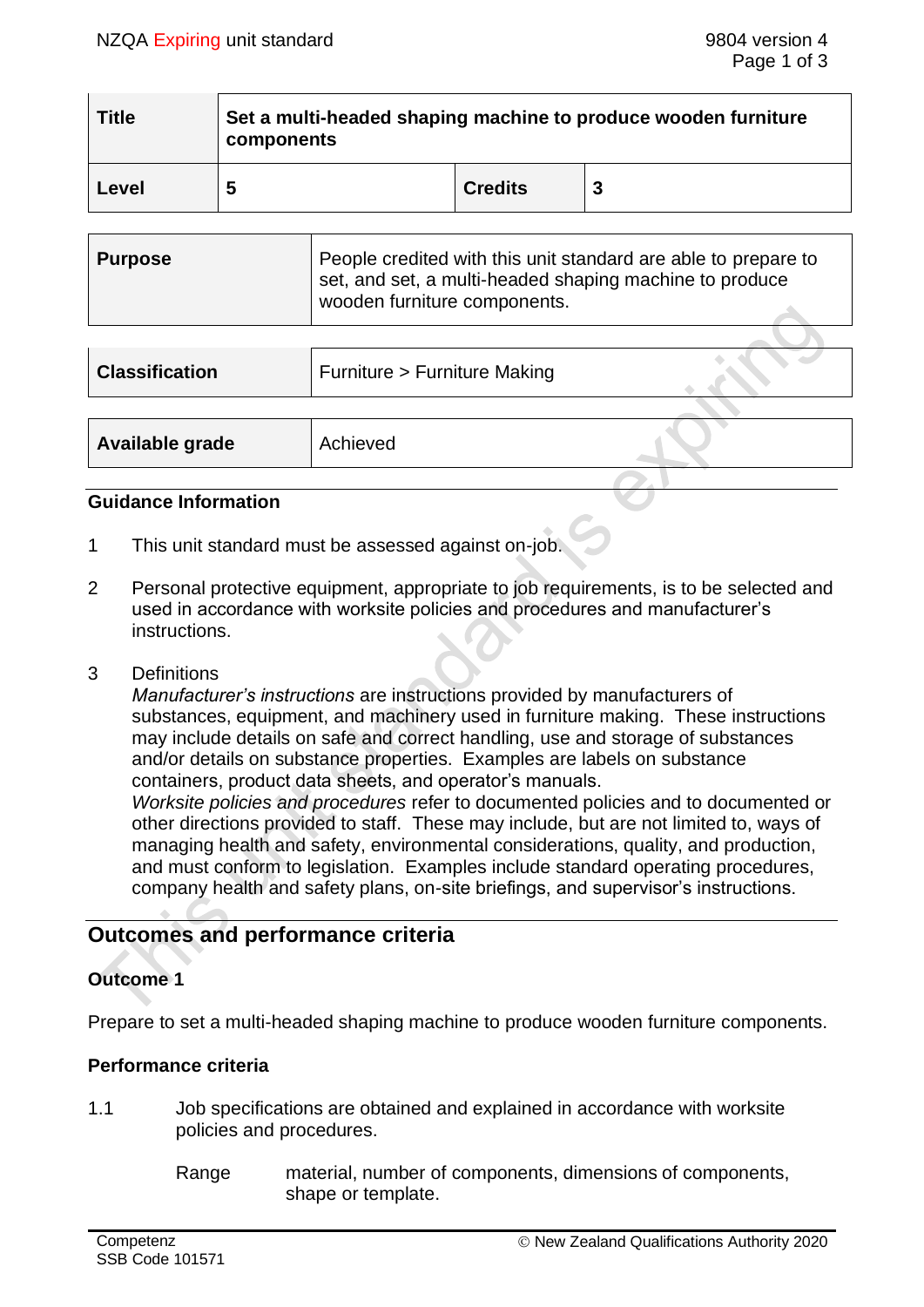- 1.2 Tooling, jig, and material are selected in accordance with job specifications.
- 1.3 Procedure for fitting cutter head and copy collar to the machine is explained in accordance with manufacturer's instructions.
- 1.4 Procedure for changing knives and cutter heads is explained in accordance with manufacturer's instructions.
- 1.5 Method for adjusting the machine is explained in accordance with manufacturer's instructions.

Range position of cutter head, feed speed, clamp for workpiece.

- 1.6 Machine maintenance requirements are explained in accordance with manufacturer's instructions.
- 1.7 Environmental and safety requirements are met in accordance with worksite policies and procedures.

Range electrical power, lighting, ventilation, dust extraction.

## **Outcome 2**

Set a multi-headed shaping machine to produce wooden furniture components.

#### **Performance criteria**

- 2.1 Machine is isolated in accordance with worksite policies and procedures.
- 2.2 Machine is set in accordance with job specifications and manufacturer's instructions.

Range cutter heads, feed speed.

- 2.3 Jig is set and work piece is clamped in accordance with job specifications.
- 2.4 Test piece is run and any required adjustments are made in accordance with job specifications.
- 2.5 Work area is left, clean, clear, and safe in accordance with worksite policies and procedures.

**This unit standard is expiring. Assessment against the standard must take place by the last date for assessment set out below.**